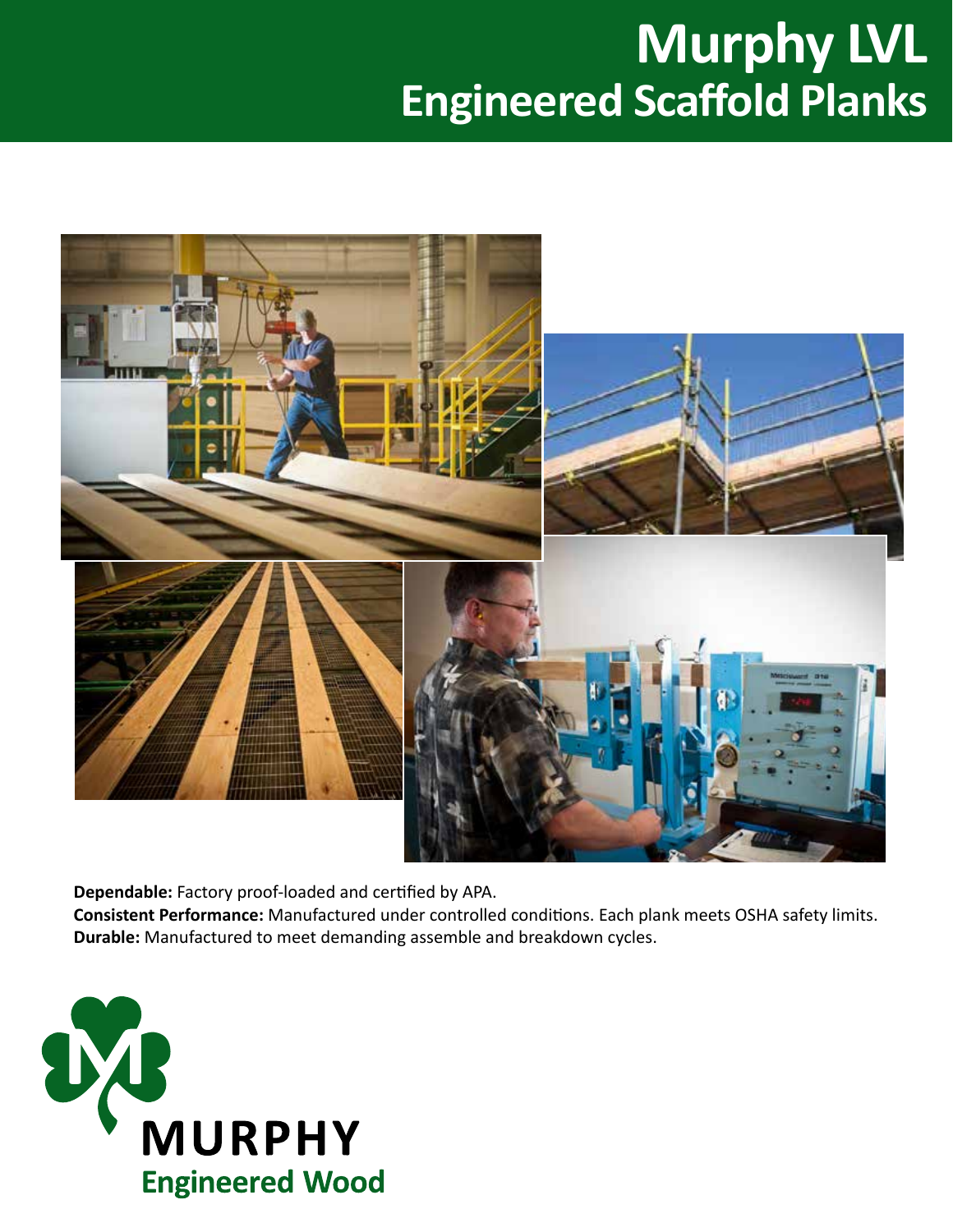## **Murphy Company**

For over 100 years, Murphy Company has manufactured wood products for discerning customers who demand quality.

From green and dry softwood veneer (White City, OR and Elma, WA), to softwood plywood (Rogue River, OR), Hardwood Plywood (Eugene, OR), or Engineered Douglas-fir LVL (Sutherlin, OR), we understand our customers' needs and provide solutions for demanding market conditions.

By controlling the entire process – "From log to finished product" – we provide exactly what you require at a competitive price.



## **Dependable Engineered Scaffold Planks**

Contractors require scaffold planks for all types of working conditions. Murphy LVL Planks are engineered to support heavy loads and minimal wear from assembly and break-down cycles. Murphy LVL Planks are certified by the APA to ensure every manufactured plank complies with all Scaffold Plank standards.

Murphy LVL Planks are manufactured with high quality, ultrasonic-tested Douglas-fir veneer. Defects are minimized in a highly automated and controlled manufacturing process that increases dimensional stability and minimizes warping and twisting. Murphy LVL Planks are proven to be a consistent, high performing, durable, and dependable product.

- Dependable Factory proof-loaded and certified by the APA (Engineered Wood Association) in compliance with OSHA safety limits.
- Consistent Performance Manufactured in a controlled enviornment to ensure each piece meets all scaffold plank standards.
- Durable Engineered and manufactured to meet the demanding conditions required of scaffold planks.

### **Certified for Strength and Stability**

We are proud to provide products that meet and exceed Scaffold Plank Standards as well as "green" products certified by nationally recognized agencies. Murphy scaffold planks adhere to ANSI A10.8-2011-factory proof-loaded specifications and are certified by APA. Users should comply with recommendations from OSHA (www.OSHA. gov) when using Murphy LVL Planks.

#### **Technical Support**

While supplying a superior product, we are also dedicated to an unprecedented level of support to our customers. We provide not only phone support, but a broad library of technical materials, bulletins and other relevant information for our products. We have extensive knowledge and state-of-the-art tools to assist you with any design or construction question. Please feel free to contact us with any requests.





The mark of responsible forestry

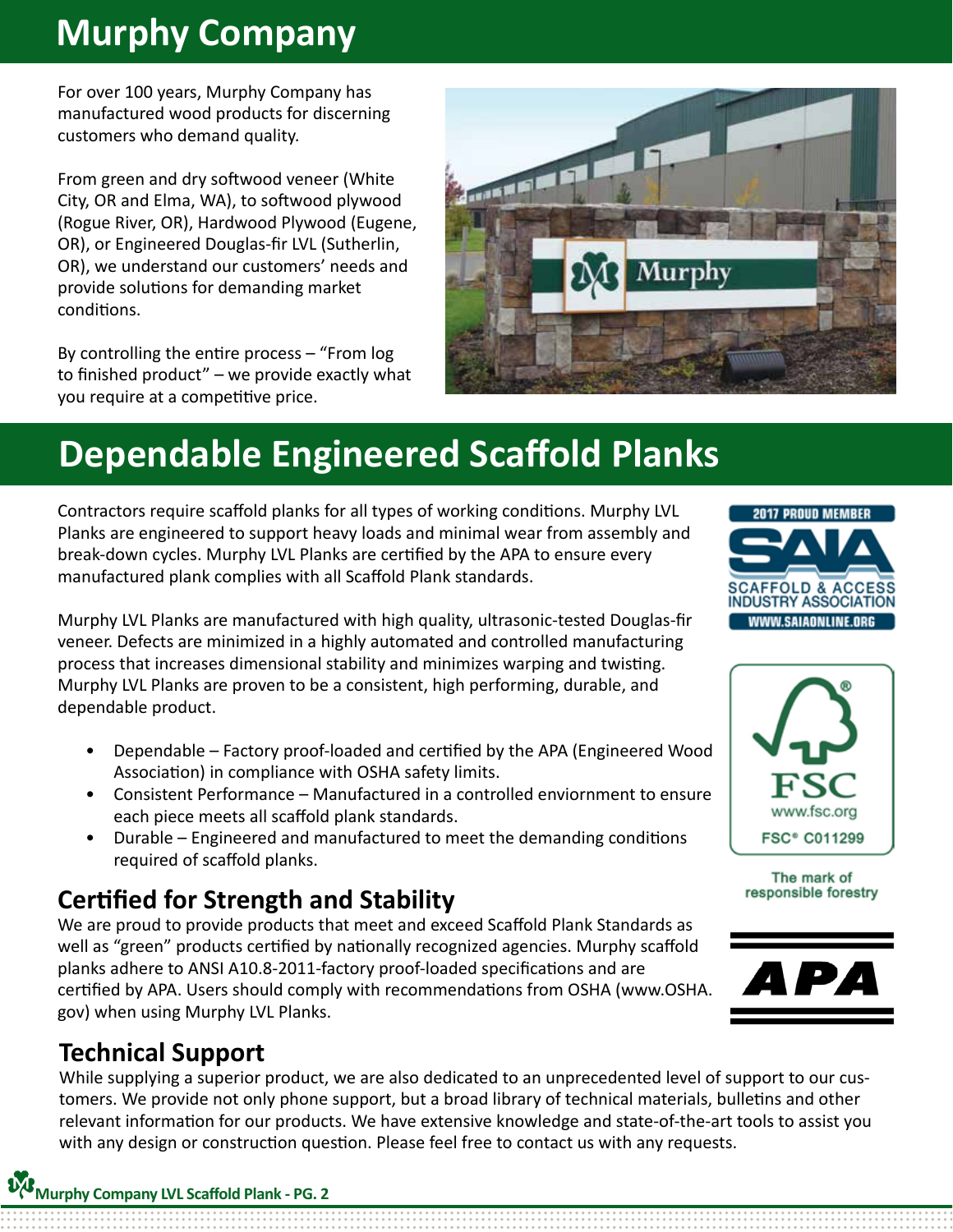## **Properties and Tables**

#### **2.0 E Scaffold Plank 2.2 E Scaffold Plank**

| <b>OSHA Defined Load</b><br><b>Conditions</b> |          | $1\frac{1}{2}$ x<br>$9\frac{1}{4}$<br>thru<br>$1\frac{1}{2}$ x<br>$9\frac{1}{2}$ | $1\frac{1}{2}$ x<br>$11\frac{3}{4}$ " | $1\frac{3}{4}$ " x<br>$9\frac{1}{2}$ | $1\frac{3}{4}$ " x<br>$11\frac{3}{4}$ " | <b>OSHA Defined Load</b><br><b>Conditions</b> |          | $1\frac{1}{2}$ x<br>$9\frac{1}{4}$<br>thru<br>$1\frac{1}{2}$ " x<br>$9\frac{1}{2}$ | $1\frac{1}{2}$ x<br>$11\frac{3}{4}$ | $1\frac{3}{4}$ " x<br>$9\frac{1}{2}$ | $1\frac{3}{4}$ " x<br>$11\frac{3}{4}$ " |
|-----------------------------------------------|----------|----------------------------------------------------------------------------------|---------------------------------------|--------------------------------------|-----------------------------------------|-----------------------------------------------|----------|------------------------------------------------------------------------------------|-------------------------------------|--------------------------------------|-----------------------------------------|
| <b>Plank Weight (lbs/ft)</b>                  |          | 3.4                                                                              | 4.2                                   | $\overline{4}$                       | 4.9                                     | <b>Plank Weight (lbs/ft)</b>                  |          | 3.6                                                                                | 4.6                                 | 4.3                                  | 5.4                                     |
| 1-Span<br><b>Dry Use</b>                      | 50 psf   | 10'                                                                              | 10'                                   | 10'                                  | 10'                                     | 1-Span<br><b>Dry Use</b>                      | 50 psf   | 10'                                                                                | 10'                                 | 10'                                  | 10'                                     |
|                                               | 75 psf   | 9'                                                                               | 10'                                   | 10'                                  | 10'                                     |                                               | 75 psf   | 9'                                                                                 | 9'                                  | 10'                                  | 10'                                     |
|                                               | 1-Person | 10'                                                                              | 10'                                   | 10'                                  | 10'                                     |                                               | 1-Person | 10'                                                                                | 10'                                 | 10'                                  | 10'                                     |
|                                               | 2-Person | 8'                                                                               | 9'                                    | 10'                                  | 10'                                     |                                               | 2-Person | 8'                                                                                 | 9'                                  | 10'                                  | 10'                                     |
|                                               | 3-Person | 5'                                                                               | 6'                                    | 7'                                   | 8'                                      |                                               | 3-Person | 6'                                                                                 | 7'                                  | 7'                                   | 9'                                      |
| 2-Span<br><b>Dry Use</b>                      | 50 psf   | 10'                                                                              | 10'                                   | 10'                                  | 10'                                     | 2-Span<br><b>Dry Use</b>                      | 50 psf   | 10'                                                                                | 10'                                 | 10'                                  | 10'                                     |
|                                               | 75 psf   | 10'                                                                              | 10'                                   | 10'                                  | 10'                                     |                                               | 75 psf   | 9'                                                                                 | 9'                                  | 10'                                  | 10'                                     |
|                                               | 1-Person | 10'                                                                              | 10'                                   | 10'                                  | 10'                                     |                                               | 1-Person | 10'                                                                                | 10'                                 | 10'                                  | 10'                                     |
|                                               | 2-Person | 9'                                                                               | 10'                                   | 10'                                  | 10'                                     |                                               | 2-Person | $9'$                                                                               | 10'                                 | 10'                                  | 10'                                     |
|                                               | 3-Person | 6'                                                                               | 7'                                    | 8'                                   | 9'                                      |                                               | 3-Person | 7'                                                                                 | 8'                                  | 8'                                   | 8'                                      |
| 1-Span<br><b>Wet Use</b>                      | 50 psf   | 10'                                                                              | 10'                                   | 10'                                  | 10'                                     | 1-Span<br><b>Wet Use</b>                      | 50 psf   | 9'                                                                                 | 9'                                  | 10'                                  | 10'                                     |
|                                               | 75 psf   | 9'                                                                               | 9'                                    | 10'                                  | 10'                                     |                                               | 75 psf   | 8'                                                                                 | 8'                                  | 10'                                  | 10'                                     |
|                                               | 1-Person | 10'                                                                              | 10'                                   | 10'                                  | 10'                                     |                                               | 1-Person | $9'$                                                                               | 10'                                 | 10'                                  | 10'                                     |
|                                               | 2-Person | 8'                                                                               | 8'                                    | 9'                                   | 10'                                     |                                               | 2-Person | 7'                                                                                 | 8'                                  | 9'                                   | 10'                                     |
|                                               | 3-Person | 5'                                                                               | 5'                                    | 6'                                   | 7'                                      |                                               | 3-Person | 5'                                                                                 | 6'                                  | 6'                                   | 7'                                      |
| 2-Span<br><b>Wet Use</b>                      | 50 psf   | 10'                                                                              | 10'                                   | 10'                                  | 10'                                     | 2-Span<br><b>Wet Use</b>                      | 50 psf   | 10'                                                                                | 10'                                 | 10'                                  | 10'                                     |
|                                               | 75 psf   | 10'                                                                              | 10'                                   | 10'                                  | 10'                                     |                                               | 75 psf   | 9'                                                                                 | 9'                                  | 10'                                  | 10'                                     |
|                                               | 1-Person | 10'                                                                              | 10'                                   | 10'                                  | 10'                                     |                                               | 1-Person | 10'                                                                                | 10'                                 | 10'                                  | 10'                                     |
|                                               | 2-Person | 8'                                                                               | 9'                                    | 10'                                  | 10'                                     |                                               | 2-Person | 7'                                                                                 | 9'                                  | 9'                                   | 10'                                     |
|                                               | 3-Person | 6'                                                                               | 6'                                    | 7'                                   | 8'                                      |                                               | 3-Person | 5'                                                                                 | 6'                                  | 6'                                   | 8'                                      |

All Murphy Douglas-fir 2.0E LVL Scaffold Planks are manufactured to the following design properties and are continuously proof-load tested at the manufacturing facility. The APA verifies the planks meet or exceed these properties at time of manufacture:

- Modulus of Elasticity (E): 2,000,000 psi
- Flexural Stress (Fb): 2,350 psi
- Horizontal Shear Stress (Fv): 150 psi

These design properties have been determined in accordance with ANSI A10.8-2011 Appendix C. They are applicable for planks in new/like-new condition, used in dry-use conditions (moisture content not exceeding 16%), and loaded in plank (flatwise) orientation. For wet-use conditions (moisture content exceeding 16%) adjust design values as noted below:

- Modulus of Elasticity (E): 0.92
- Flexural Stress (Fb): 0.85
- Horizontal Shear Stress (Fv): 0.875

#### **General Notes:**

- 1. Load conditions are as defined by OSHA for intended application.
- 2. Deflection is limited to L/60.
- 3. Spans shown are for standard frame sizes. For other span conditions, contact Murphy Technical Support.
- 4. Use appropriate length planks and refer to OSHA for minimum and maximum cantilever requirements.

All Murphy Douglas-fir 2.2E LVL Scaffold Planks are manufactured to the following design properties and are continuously proof-load tested at the manufacturing facility. The APA verifies the planks meet or

- exceed these properties at time of manufacture:
	- Modulus of Elasticity (E): 2,200,000 psi
	- Flexural Stress (Fb): 2,650 psi

• Horizontal Shear Stress (Fv): 150 psi These design properties have been determined in accordance with ANSI A10.8-2011 Appendix C. They are applicable for planks in new/like-new condition, used in dry-use conditions (moisture content not exceeding 16%), and loaded in plank (flatwise) orientation. For wet-use conditions (moisture content exceeding 16%) adjust design values as noted below:

- Modulus of Elasticity (E): 0.92
- Flexural Stress (Fb): 0.83
- Horizontal Shear Stress (Fv): 0.70

**Murphy Company LVL Scaffold Plank - PG. 3**

**D<sub>A</sub>**